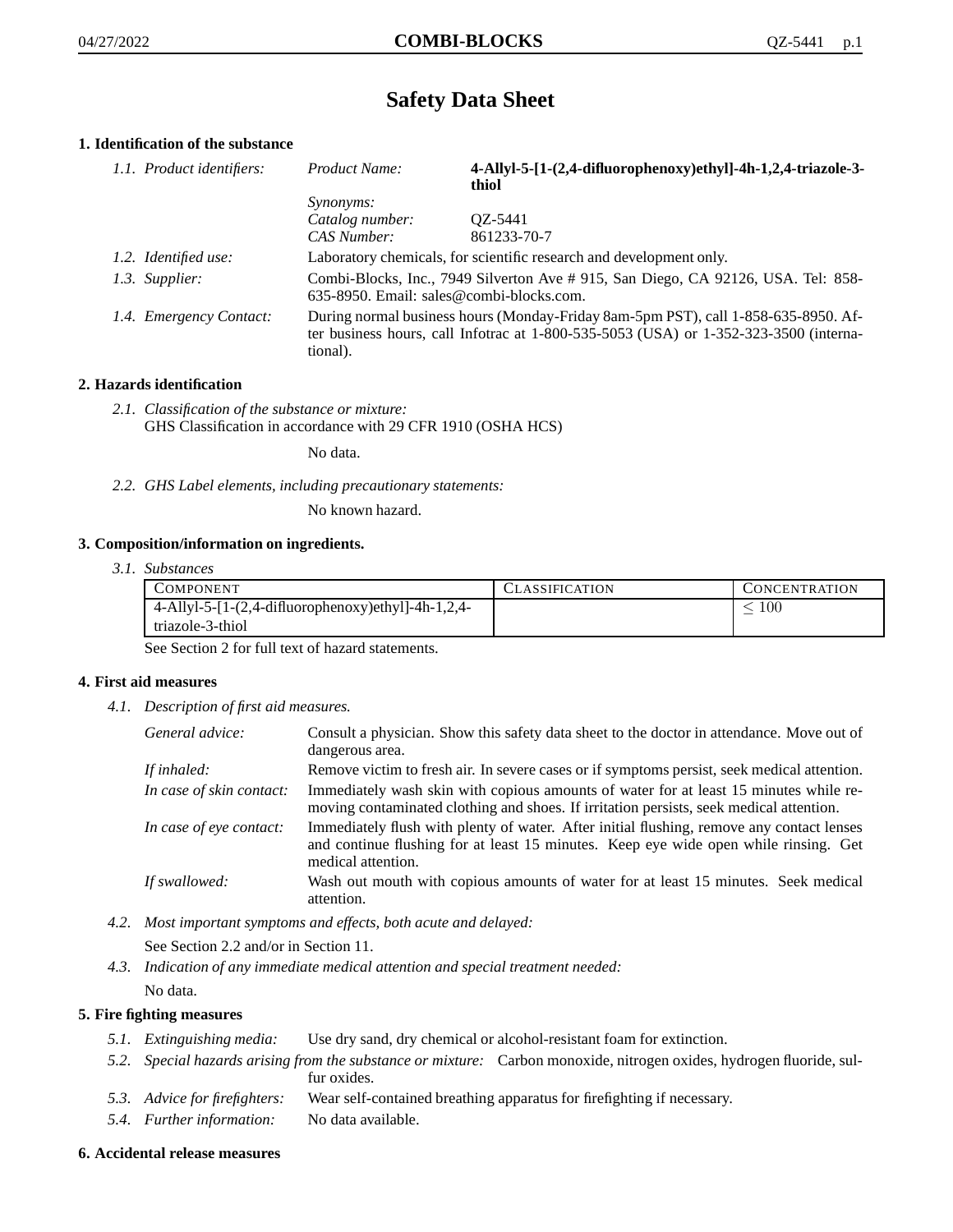- *6.1. Personal precautions, protective equipment and emergency procedures:* Ensure adequate ventilation. Use personal protective equipment.
- *6.2. Environmental precautions:* Should not be released into the environment. See Section 12 for additional ecological information.
- *6.3. Methods and materials for containment and cleaning up:* Sweep up or vacuum up spillage and collect in suitable container for disposal.
- *6.4. Reference to other sections:* Refer to protective measures listed in Sections 8 and 13.

## **7. Handling and storage**

- *7.1. Precautions for safe handling:* Avoid contact with skin and eyes. Avoid inhalation of vapour or mist. Keep away from sources of ignition - No smoking. Take measures to prevent the build up of electrostatic charge. For precautions see section 2.2.
- *7.2. Conditions for safe storage, including any incompatibilities:* Store refrigerated. Keep container tightly closed in a dry and well-ventilated place. Containers which are opened must be carefully resealed and kept upright to prevent leakage.
- *7.3. Specific end use(s):* Laboratory chemicals, for scientific research and development only.

## **8. Exposure Controls / Personal protection**

- *8.1. Control parameters:*
	- *Components with workplace control parameters:* Contains no substances with occupational exposure limit values.
- *8.2. Exposure controls:*

*Appropriate engineering controls:* Ensure that eyewash stations and safety showers are close to the workstation location. Ensure adequate ventilation, especially in confined areas.

*Personal protective equipment:*

| Eye/face protection:               | Wear appropriate protective eyeglasses or chemical safety goggles as described by OSHA's<br>eye and face protection regulations in 29 CFR 1910.133 or European Standard EN166.                                                                                                                                         |  |
|------------------------------------|------------------------------------------------------------------------------------------------------------------------------------------------------------------------------------------------------------------------------------------------------------------------------------------------------------------------|--|
| Skin protection:                   | Handle with gloves. Gloves must be inspected prior to use. Use proper glove removal<br>technique (without touching glove's outer surface) to avoid skin contact with this product.<br>Dispose of contaminated gloves after use in accordance with applicable laws and good<br>laboratory practices. Wash and dry hands |  |
| <b>Body Protection:</b>            | Complete suit protecting against chemicals, Flame retardant antistatic protective clothing.,<br>The type of protective equipment must be selected according to the concentration and<br>amount of the dangerous substance at the specific workplace.                                                                   |  |
| <b>Respiratory protection:</b>     |                                                                                                                                                                                                                                                                                                                        |  |
| Control of environmental exposure: | Prevent further leakage or spillage if safe to do so. Do not let product enter<br>drains.                                                                                                                                                                                                                              |  |

## **9. Physical and chemical properties**

*9.1. Information on basic physical and chemical properties*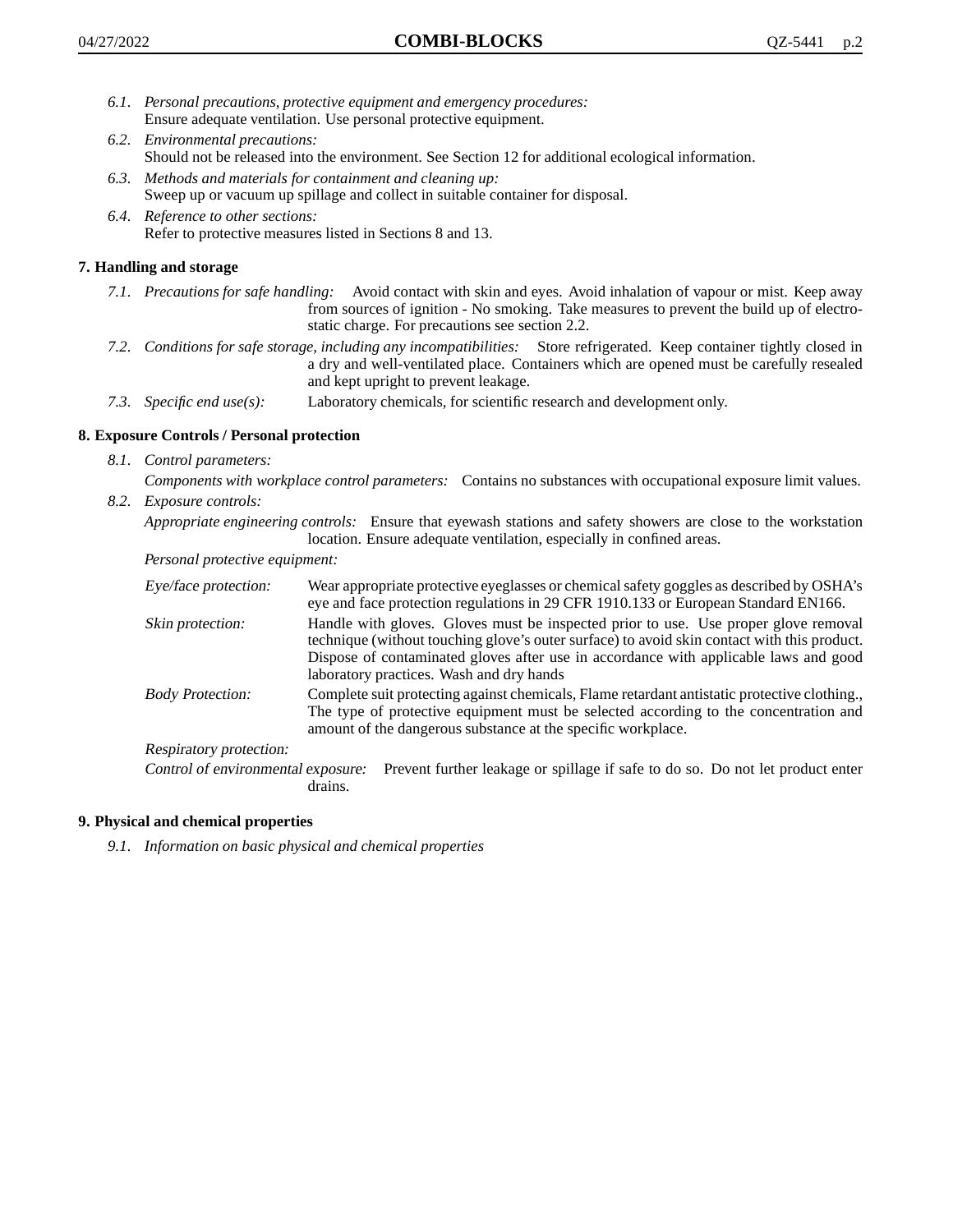| (a)               | Appearance:                                   | No data  |
|-------------------|-----------------------------------------------|----------|
| (b)               | Odour:                                        | No data  |
| (c)               | Odour Threshold:                              | No data  |
| (d)               | pH:                                           | No data  |
| (e)               | Melting point/freezing point:                 | No date. |
| (f)               | Initial boiling point and boiling range:      | No data  |
| (g)               | Flash point:                                  | No data  |
| (h)               | Evaporatoin rate:                             | No data  |
| (i)               | Flammability (solid, gas):                    | No data  |
| (j)               | Upper/lower flammability or explosive limits: | No data  |
| $\left( k\right)$ | Vapour pressure:                              | No data  |
| (1)               | Vapour density:                               | No data  |
| (m)               | Relative density:                             | No data  |
| (n)               | Water solubility:                             | No data  |
| $\circ$           | Partition coefficient: n-octanol/water:       | No data  |
| (p)               | Auto-ignition:                                | No data  |
| (q)               | Decomposition temperature:                    | No data  |
| (r)               | Viscosity:                                    | No data  |
| (s)               | Explosive properties:                         | No data  |
| (t)               | Oxidizing properties:                         | No data  |
|                   |                                               |          |

#### *9.2. Other safety information:*

| Formula          | $C_{13}H_{13}F_2N_3OS$ |
|------------------|------------------------|
| Molecular weight | 297.3                  |
| CAS Number       | 861233-70-7            |

## **10. Stability and reactivity**

|  | 10.1. Reactivity | No data |
|--|------------------|---------|
|--|------------------|---------|

- *10.2. Chemical stability* Stable under recommended storage conditions.
- *10.3. Possibility of hazardous reactions* No data
- *10.4. Conditions to avoid*
- *10.5. Incompatible material* No data.
- *10.6. Hazardous decomposition products:*

Hazardous decomposition products formed under fire conditions: Carbon monoxide, nitrogen oxides, hydrogen fluoride, sulfur oxides.

| Other decomposition products: | No data        |
|-------------------------------|----------------|
| In the event of fire:         | See Section 5. |

#### **11. Toxicological information**

*11.1 Information on toxicological effects*

| Acute toxicity: |  |
|-----------------|--|
|                 |  |

| Skin irritation/corrosion:                                 | No data available.                                                                                                                              |
|------------------------------------------------------------|-------------------------------------------------------------------------------------------------------------------------------------------------|
|                                                            |                                                                                                                                                 |
| Eye damage/irritation:                                     | No data available.                                                                                                                              |
| Respiratory or skin sensitization:                         | No data available.                                                                                                                              |
| Germ cell mutagenicity:                                    | No data available.                                                                                                                              |
| Carcinogenicity:                                           | No data available.                                                                                                                              |
| Reproductive toxicity:                                     | No data available.                                                                                                                              |
| Specific target organ system toxicity - single exposure:   | No data available.                                                                                                                              |
| Specific target organ system toxicity - repeated exposure: | No data available.                                                                                                                              |
| Aspiration hazard:                                         | No data available.                                                                                                                              |
| Additional information:                                    | To the best of our knowledge, the chemical, physical and toxicological proper-<br>ties of this substance have not been thoroughly investigated. |

## **12. Ecological information**

*12.1. Toxicity* No data available.